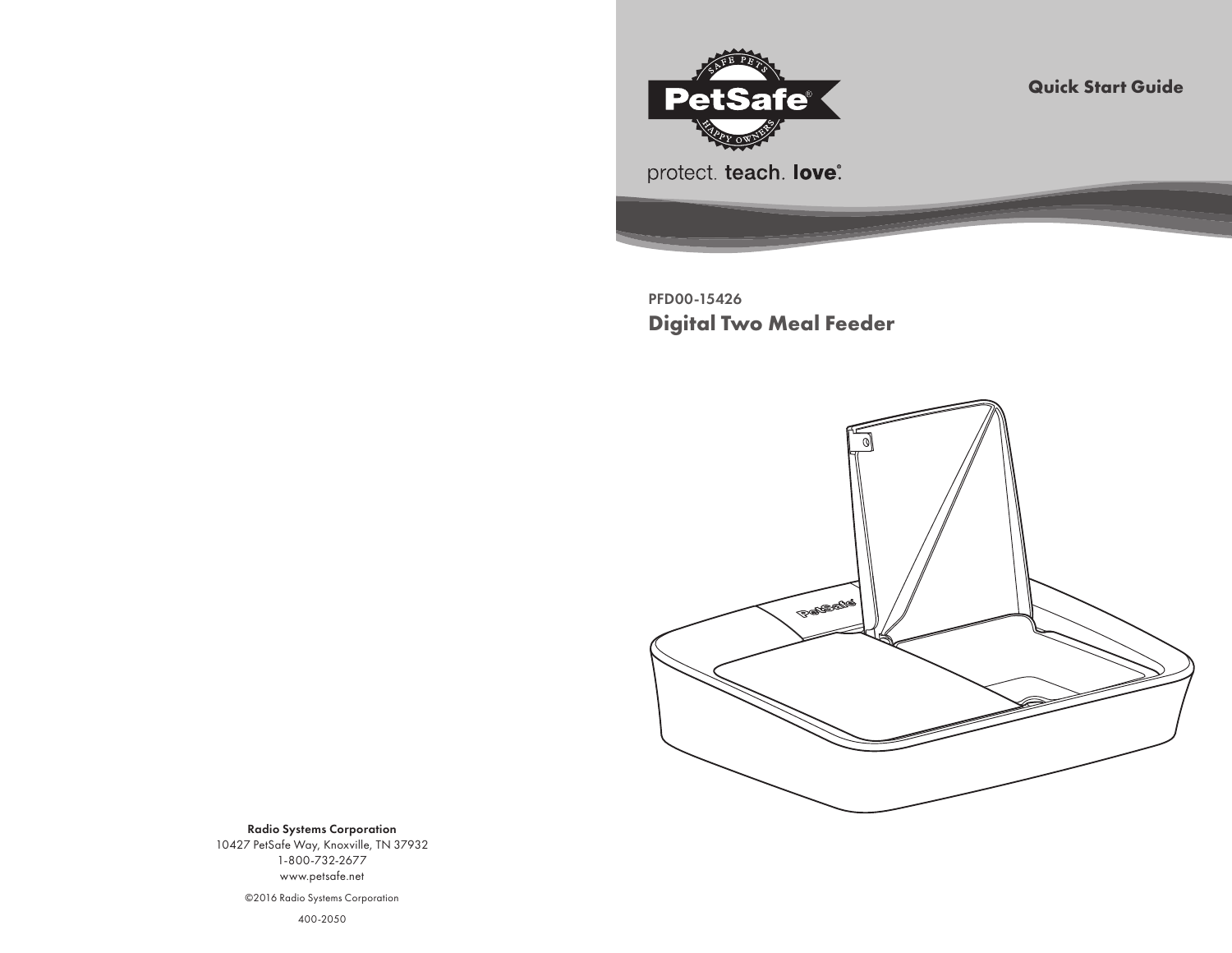#### **Important Safety Information**

#### Explanation of Attention Words and Symbols used in this guide



WARNING indicates a hazardous situation which, if not avoided, could result in death or serious injury.

**CAUTION** 

CAUTION, used without the safety alert symbol, indicates a hazardous situation which, if not avoided, could result in harm to your pet.

## **AWARNING**

When using electrical appliances, basic safety precautions should always be followed to reduce the risk of fire, electric shock and/or injury to persons, including the following:

- Do NOT immerse control panel in water. Base unit should NOT be submerged in water at any time, as this may damage electronic components.
- Do NOT place anything on top of the feeder. The unit starts automatically. Keep clear.
- Dispose of all packaging materials properly. Some items may be packed in polybags; these bags could cause suffocation; keep away from children and pets.
- Do NOT allow small children to play with, in or around feeder.
- Do NOT use this feeder with puppies, kittens, dogs or cats with any physical disability.
- Do NOT use this feeder with puppies or kittens not able to reach the food trays.
- For indoor use only. Check operation frequently to be sure the feeder is dispensing properly.
- Feeder should be placed on a level surface.
- Intended for use with dogs or cats only.
- Before leaving for extended time, always replace batteries with new batteries.
- Do NOT place any foreign object in the feeder.
- Do NOT disassemble the feeder other than food trays and battery cover.

# **CAUTION**

Modification or changes to this equipment not expressly approved by Radio Systems® Corporation may void the user's authority to operate the equipment.



#### Setup

- 1. Insert four (4) AA cell alkaline batteries into the battery compartment located on the bottom of the feeder.
- 2. Lift the PetSafe® cover on the top of the feeder.
- 3. Open both food tray lids by pressing down on the center of the PetSafe button for 5 seconds.
- 4. Fill each tray with dry pet food and manually close each lid. Do not overfill.

#### Programming Feedings

- 1. The arrows on the LCD display indicate the lid (left or right).
- 2. Lids can be set to open from 1 to 99 hours from time of programming (minutes cannot be programmed). Example: Programming at 10 AM, if the first lid is set to 4H and the second lid set to 12H, the first will open at 2 PM and the second will open at 10 PM.
- 3. Use the left or right set of + and buttons, to set how many hours from now each lid should open. The system will automatically save your selections and begin the countdown. Once countdown begins, the LCD display will indicate how many hours (H) and/or minutes (M) until meal time.

#### Cleaning Tips

- Trays are top-shelf dishwasher safe. Remove both trays from the feeder before placing in the dishwasher.
- Wipe feeder with a non-abrasive cloth.

#### *For dry food use only.*   **Note:**

*DO NOT use wet, canned or moist food.*

### **Compliance**

#### FCC - USA

This device complies with part 15 of the FCC Rules. Operation is subject to the following two conditions: (1) This device may not cause harmful interference, and (2) this device must accept any interference received, including interference that may cause undesired operation.